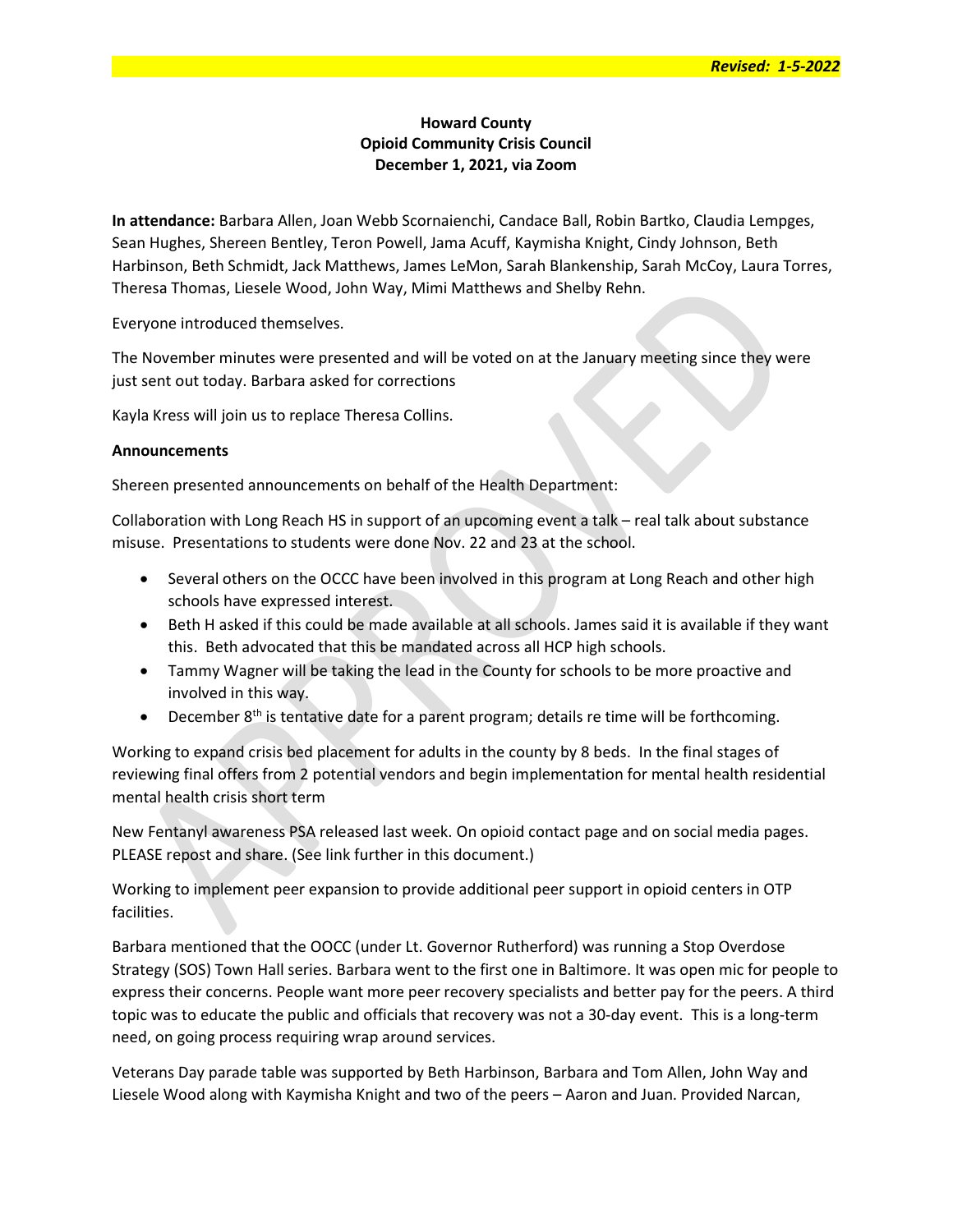Revised: 1-5-2022

Narcan training and coffee! We need to consider OCCC approach next year; set up is very early vs when folks from the parade actually arrive. What can we modify if we choose to participate again?

Funding for recovery housing is available. There is a little over \$2.1M that will run through Community Development Block Grants from the Housing Authority of Maryland along with BHA. This is specifically set aside for purchasing recovery houses for women and children. Taking public comments December 13 and 14. Funds will be allocated through the County in connection with the subcontractor (owner).

### 988 Update – Laura Torres

Laura ran through several slides from the presentation. 988 is a new number to serve people with a wide range of crisis situations including SUD and mental health/suicide but not limited to these issues. 988 will be universal across the US as a crisis hotline. Much work is going on to determine how to implement, how to integrate with existing systems including 911 and 211 press 1.

Here is the link to the slides from the MD988 webinar https://www.bhsbaltimore.org/wpcontent/uploads/2021/12/MD988-Advocacy-Webinar-11.30.21.pdf

- 6 months away from launch. Requirements are that no one be placed on hold, they need to be staffed 24/7. Capability for text and chat. 211-1 tie in means that it will be merged.
- GBRICS once this is up and running will meet 20% of the state's need for crisis stabilization.
- MD988 Coalition is in place and what they have done is to see what is needed to make this plan work in July. \$8M cost to get it up and running but Vibrant (US wide provider of 911 system) anticipates \$10 – 17 M will be needed.
- Several partners have already signed a commitment (the hospital is one of them) that says we agree we need to have 988 and we want a fund developed to set aside monies for its operation over time.
- What can we do? Endorse the resolution that Laura will forward to us. Reach out to partners to encourage them to be part of it. Assist in educating legislators about this initiative.
- www.fund988.org
- Barbara mentioned that there could be a small surcharge (about \$1) to people's phone bill, but they don't want that to be an issue. So, for now no surcharge is expected in Maryland.

# Plan for OCCC 2022

Last meeting, we discussed Business and Community Engagement and Law Enforcement/Adjudication.

Mental Health Support – HC Detention Center: Jama requested we consider another issue of importance. The Detention Center has noticed an increase in the number of people coming to jail with serious mental health problems. Talked with architects and facility staff for possible expansion on site. Plan is to take existing space to be remodeled into a unit with group rooms, quiet rooms, rooms intended to have several people in them for observation. A financial budget request has been submitted to do this next fiscal year. Architect has experience with designing mental hospitals and has learned about how to implement in the jail. 3 years before this is done.

Because they cannot wait, they have come up with a plan to alter existing housing that will be better than what they have now because these folks cannot be in the general population. Three small housing units to serve as a step-down facility until they can go back into general population.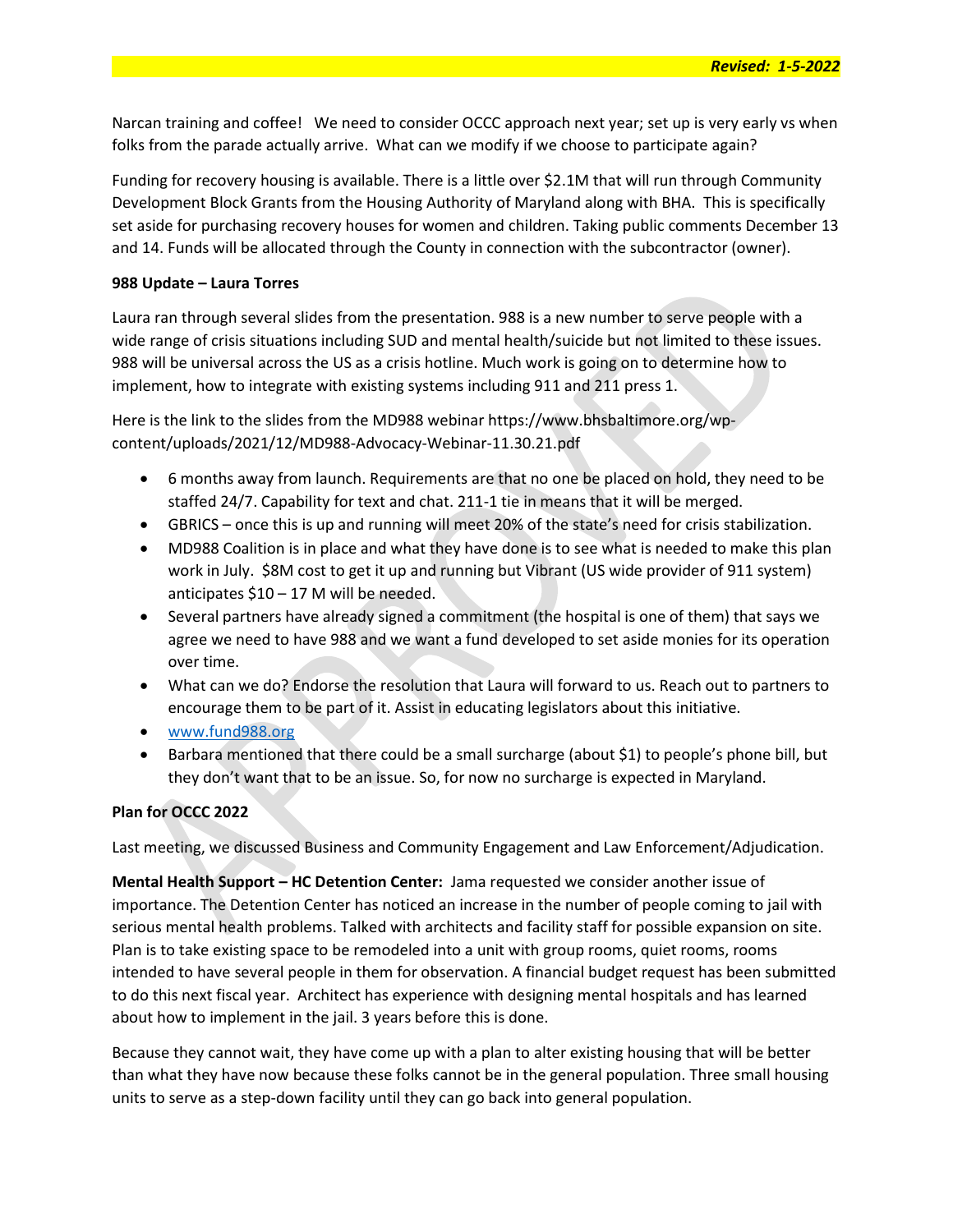Asking the OCCC to support this. Someone asked if this issue of mental health creates a revolving door situation for the detention center. It can be but many of these people should not be in jail; often they have burned bridges with family and other places and are not candidates for the ER.

We must do what we can to have these people staying in the community but not committing crimes.

Barbara asked Jama for a paragraph to include in our recommendations to the county.

AOT – Katie Fry-Hester is very involved in this initiative for our county., Barbara will connect she and Jama.

Barbara mentioned this is not a unique problem in our county. These tend to be people with more complex conditions (psychosis) versus depression or anxiety.

Barbara also mentioned that there are conversations going on statewide regarding potential for laws for involuntary commitment for SUD as well as updates for emergency petitions for mental health.

#### Recommendations Across the State for Committee Consideration – Communications Committee

Sean Hughes looked at the recommendations and suggested we keep it simple. Barbara talked about the new movie Tipping the Pain Scale that can be shown at local theaters. Commitment needs to be for selling a certain number of tickets. Discussion and Q&A would follow the showing. Barbara has submitted a request for us to consider a showing.

New PSA from MDH is excellent and is available on the link Before It's Too Late. https://beforeitstoolate.maryland.gov/public-service-announcements-psas/

Teron wrote – "I wanted to reflect that today is World AIDS Day. A portion of the population we serve are substantially impacted by the issues stemming from HIV/AIDS. This also tracks with our conversation about harm reduction and how the term is getting a lot more traction. The recent, unfortunate statistic of 100k overdose deaths is a continued call to action for us to consider an all-hands-on deck approach in adopting many of the principles of harm reduction. Much of the work touches on healthcare, public health, public safety, communication, and education. I shared a report with Barb about safe consumption sites. Not that I'm in one boat or another, but the general information offered about addiction, mortality, public safety, anti-stigma, education, etc. are topics germane to the OCCC."

Barbara mentioned that Baltimore City has a new Overdose Prevention Site (OPS), the first in the US. Vancouver has a site and Spain has had sites open as well. They are sites where a person brings in their substance of choice, come into a "safe site" check in (no name required), get a cubicle and supplies for a safe injection. Move to a different room for observation to ensure they do not overdose. Also, within these sites, they use the opportunity to talk to them about how things are going in their life. Better than trying to talk to people who are dope sick. Get to know repeat clients. Offer help to reduce dependence or get help. Treat the people as human beings and work on their goals. To save a life – harm reduction methodology. This service meets people where they are.

Beth asked if drugs coming into OPS' were tested. Clinics typically offer fentanyl test strips.

We are over 100,000 overdoses this year and of course, new stuff is on the street all the time.